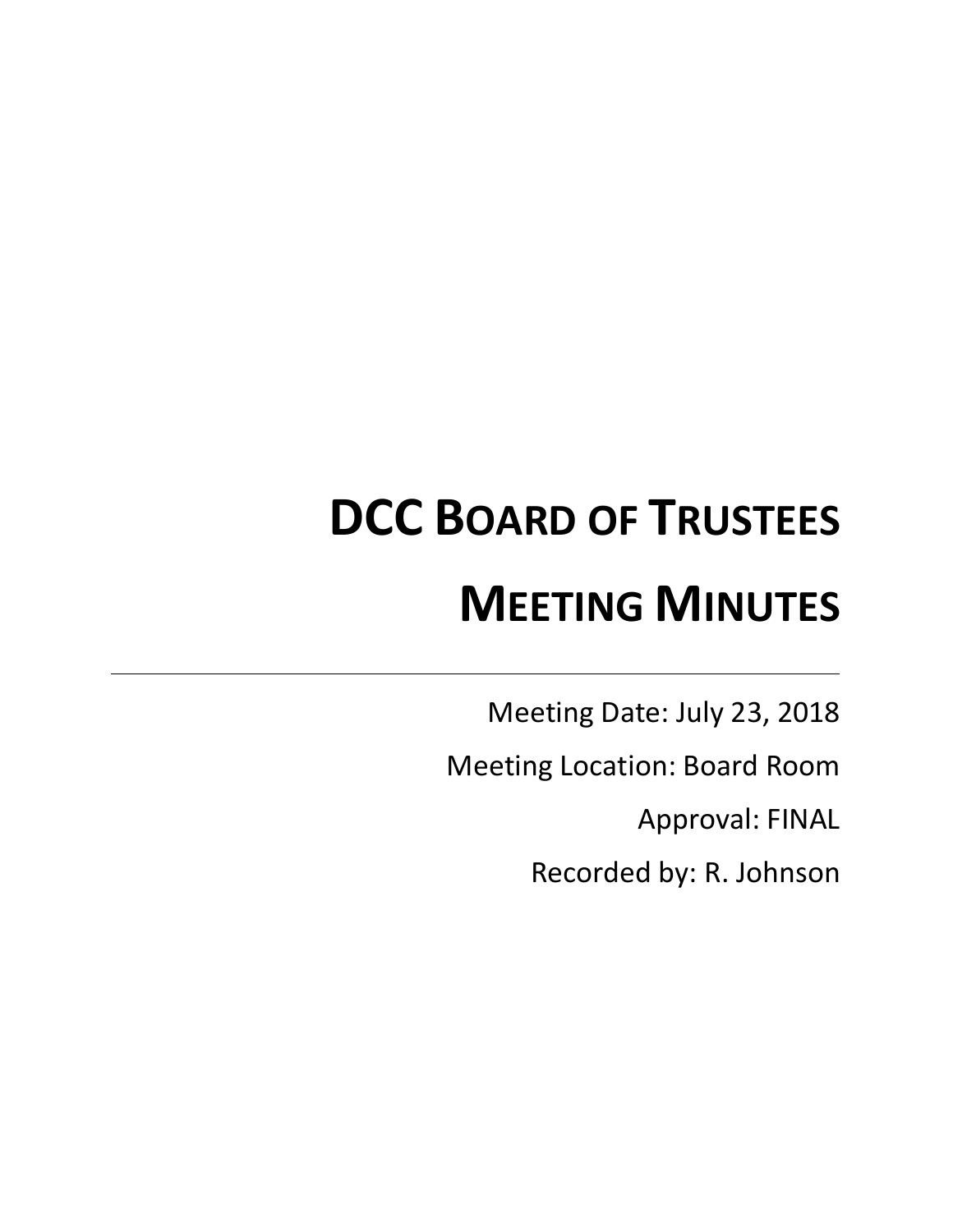Dawson Community College Board of Trustees Meeting July 23, 2018

Chad Knudson, Chairman **Darla Handran, Vice Chairman** 

# **Attendance**

| <b>Name</b>                      | <b>Title</b>                        | Organization                 | <b>Present</b> |
|----------------------------------|-------------------------------------|------------------------------|----------------|
| Chad Knudson                     | Chairman                            | DCC Board of Trustees        | Yes            |
| <b>Bob Stanhope</b>              | Trustee                             | <b>DCC Board of Trustees</b> | Yes            |
| Darla Handran                    | Vice Chairman                       | <b>DCC Board of Trustees</b> | Yes            |
| <b>Rich Rowe</b>                 | Trustee                             | <b>DCC Board of Trustees</b> | Yes            |
| MaryAnn Vester                   | Trustee                             | <b>DCC Board of Trustees</b> | Yes            |
| Mike Wilondek                    | Trustee                             | <b>DCC Board of Trustees</b> | Yes            |
| Scott Mickelsen                  | President                           | Dawson Community College     | Yes            |
| <b>Traci Masau</b>               | Interim Vice President -            | Dawson Community College     | Yes            |
|                                  | <b>Academic and Student Affairs</b> |                              |                |
|                                  |                                     |                              |                |
| <b>Community Members Present</b> |                                     |                              |                |
| <b>Justin Beach</b>              |                                     | <b>DCC</b>                   |                |
| Jamie Ausk Crisafulli            |                                     | Ranger Review                |                |
| Marilyn Dutton                   |                                     | <b>DCC</b>                   |                |
| Teri Dwyer                       |                                     | <b>DCC</b>                   |                |
| Dennis Harp                      |                                     | <b>DC Foundation</b>         |                |
| Paul Hopfauf                     |                                     | Glendive                     |                |
| Jennifer King                    |                                     | <b>DCC</b>                   |                |
| Janelle Olberding                |                                     | <b>DCC</b>                   |                |
| Kathleen O'Leary                 |                                     | <b>DCC</b>                   |                |
| Joe Peterson                     |                                     | <b>DCC</b>                   |                |
| Darren Ryan                      |                                     | Glendive                     |                |
| Karen Ryan                       |                                     | Glendive                     |                |
| Christine Whitlatch              |                                     | Glendive                     |                |
| Jane Wynne                       |                                     | <b>DCC Unified</b>           |                |

\_\_\_\_\_\_\_\_\_\_\_\_\_\_\_\_\_\_\_\_\_\_\_\_\_\_\_\_\_\_\_\_\_\_ \_\_\_\_\_\_\_\_\_\_\_\_\_\_\_\_\_\_\_\_\_\_\_\_\_\_\_\_\_\_\_\_\_\_\_\_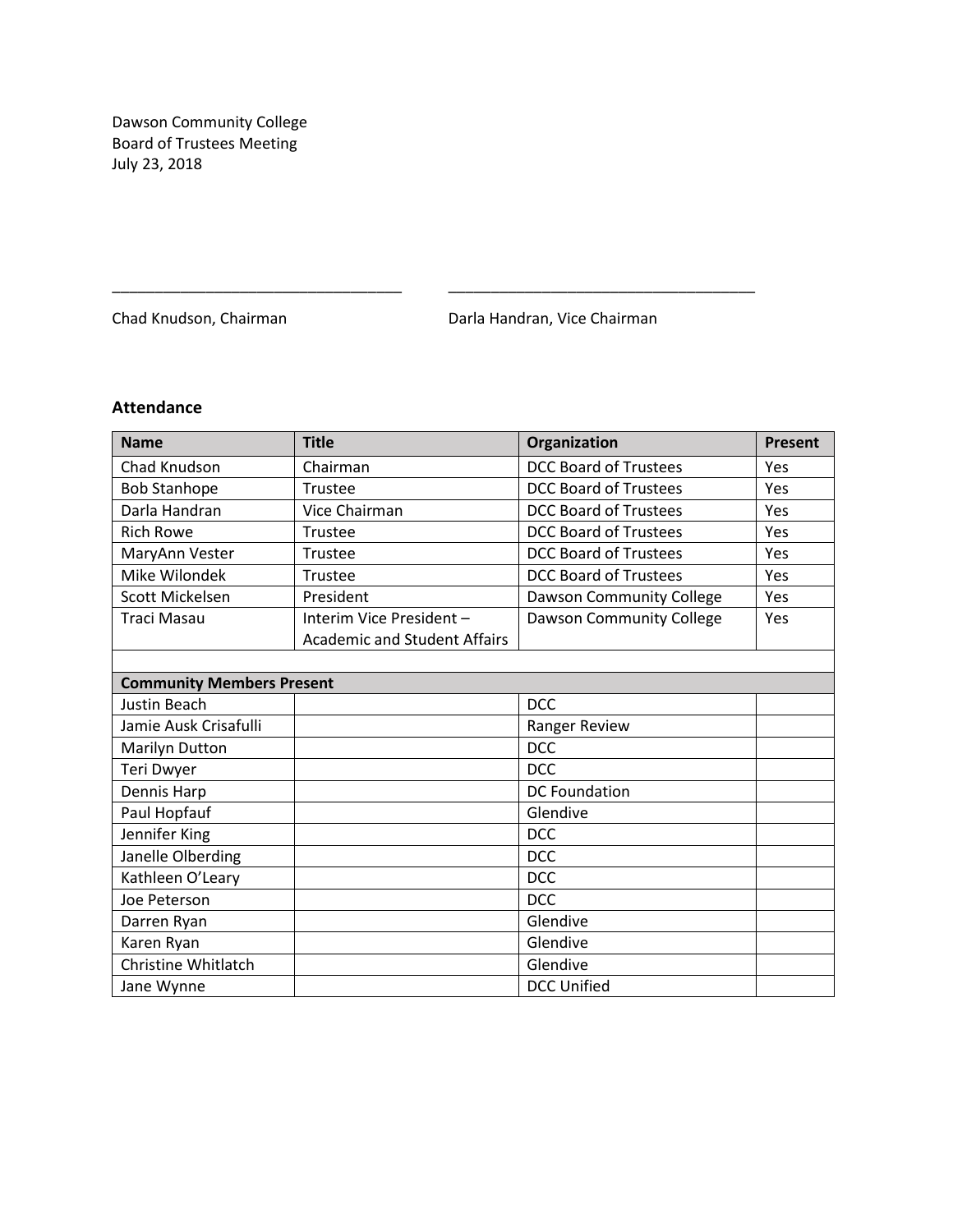**Dawson Community College Board of Trustees Minutes of the Regular Board Meeting DCC Board Room Monday, July 23, 2018–5:30 p.m. Recorded by Randi Johnson**

# **The meeting was called to order by Chairman Knudson at 5:30 p.m.**

## **Correspondence**

- A letter received from AACC advised President Mickelsen of his appointment to the Commission on Small and Rural Colleges. The appointment runs July 1, 2018 to June 30, 2021.
- A letter received from NWCCU advised the College that the deadline to submit an Ad Hoc Report regarding TAC has been extended to Fall 2019.
- A letter of resignation was submitted by Karen Ryan, food services contractor.

## **Minutes**

- Trustees Stanhope/Vester moved/seconded to approve the minutes of the June 25, 2018 meeting. There was no discussion.
	- o **Motion carried unanimously.**

## **Reports:**

## President

President Mickelsen informed the Board of various meetings he will attend during the next several weeks. He discussed issues with the current "Blinky" sign as well as beautification ideas for the area around the sign at the Barry Street underpass and commented on campus improvements such as the removal of dead trees. Further discussion regarded The American Campus.

## Finance Committee

Minutes of the last meeting and the list of vouchers were reviewed. Discussion followed.

## HR Committee

Trustees reviewed the minutes of the last meeting and the HR Report. Discussion regarded the position of campus safety officer. Further discussion regarded the Committee's duties. Chairman Knudson stated his opinion that the Committee should review positions and determine need as well as review position descriptions.

Chairman Knudson called for public comment. There was none.

#### **Consent Items**

- Trustees Rowe/Handran moved/seconded to approve the vouchers and the HR report.
	- o **Motion carried unanimously.**